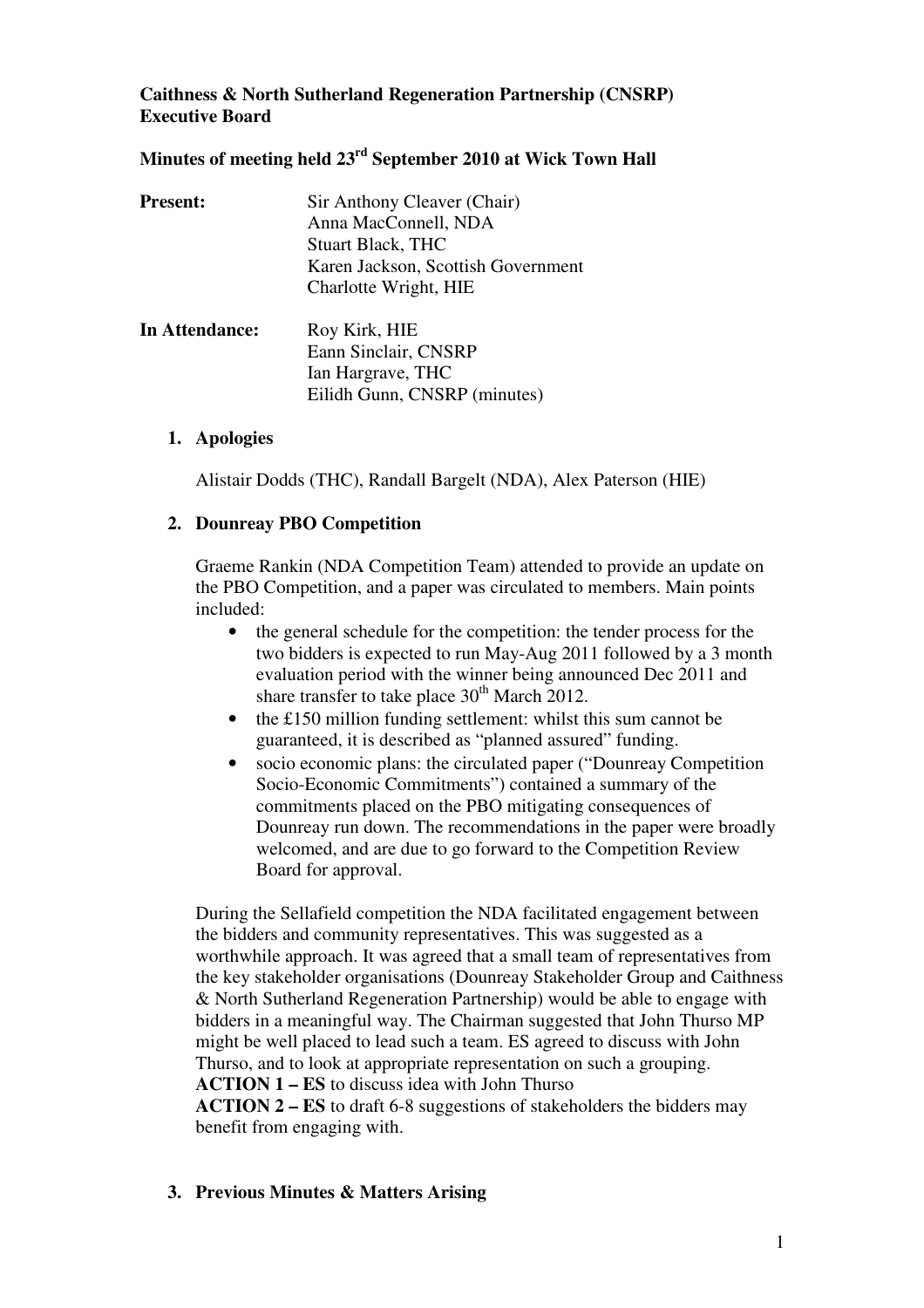Previous minutes were agreed as accurate.

- Highland Council is still the owner of the hanger at Wick airport no current alternative interest in the property.
- ES had spoken to John Thurso re a Caithness Conference 2010. There was agreement that a conference would need a specific purpose, and that one possible way forward was to launch the forward plan and Vision, using such an event to review outcomes from the 2007-2010 Action Plan.

# **4. Issues From 13th September Advisory Board**

One member at the advisory board had noted dissatisfaction with help offered by CNSRP to Scrabster whilst dealing with the four funding bodies during the funding process for phase 1 development. Members felt that perhaps the failing had been in publicising the nature of the support given rather than a lack of support towards the Trust.

**ACTION 3 - ES** to discuss with SHT and funders press messages following the imminent meeting of funders re the Scrabster project, with a view to issuing information to the press.

A paper was circulated summarising comments and recommendations from the recent Cumbria learning journey. Key points were:

- Britain's Energy Coast (BEC) provides a useful comparator for Caithness/ North Sutherland. No central budget is held by partners, but key projects are taken to its board for prioritisation, and then partners are responsible for due diligence on funding issues. CNSRP partners work to an Action Plan that effectively delivers this approach, but there is potential for more formal recognition of this process.
- A useful lesson for the Executive Board is that twice a year BEC Board meetings are held in London to allow Ministers to attend. This maintains BEC profile. A similar idea could be implemented for CNSRP, allowing key Scottish Ministers to hear of progress at first hand.

**ACTION 4 – ES** to review Action Plan prioritisation processes. **ACTION 5 – ES & KJ** to review dates for meeting with Minister(s).

Progress on the workforce transition proposal was discussed. It was felt that Skills Development Scotland should be playing a key partner role in the project, but further work required to fully involve SDS in the partnership. **ACTION 6 - ES** to invite senior SDS manager to present to future board meeting.

#### **5. Programme Manager Update**

Eann Sinclair outlined key messages to capture achievements over the last three years. Following agreement of future high-level plans at the Inverness workshop in July there is now a requirement to complete a more detailed delivery plan for the next 3 years. This will in turn dictate the most appropriate future Partnership structure. RK circulated a paper describing HIE Area team's priorities over the next three years. The Chairman said that the key